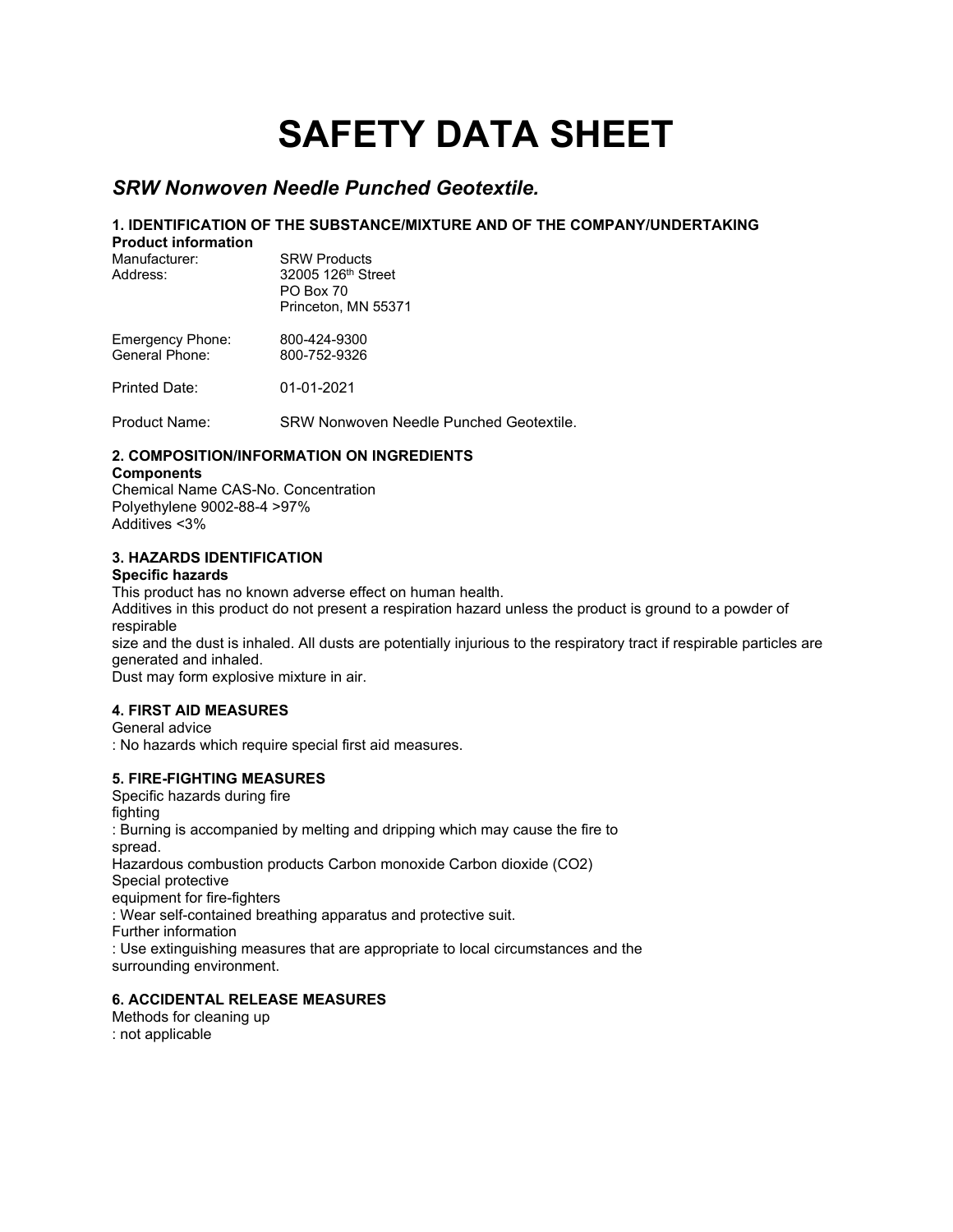# **SAFETY DATA SHEET**

# *SRW Nonwoven Needle Punched Geotextile.*

## **7. HANDLING AND STORAGE**

**Handling**

Advice on safe handling : Material can create slippery conditions. Take precautionary measures against static discharges. **Storage** Requirements for storage

areas and containers

: No special storage conditions required.

# **8. EXPOSURE CONTROLS/PERSONAL PROTECTION**

**Occupational Exposure Limits**

No information available.

#### **Personal protective equipment**

Respiratory protection : Respiratory protection should not be required for normal use and handling. When workers are facing concentrations above the exposure limit they must use appropriate certified respirators.

### **9. PHYSICAL AND CHEMICAL PROPERTIES**

Form : sheets Colour : white **Odour** : none pH : no data available Melting point/range : 135 °C Flash point : not applicable Ignition temperature : 330 - 350 °C Thermal decomposition :  $> 200 °C$ 

#### **10. STABILITY AND REACTIVITY**

Hazardous decomposition Products: No information available.

# **11. TOXICOLOGICAL INFORMATION**

- Acute oral toxicity • Polyethylene : LD50/rat : 7,950 mg/kg Skin irritation • Polyethylene : non-irritant Eye irritation • Polyethylene : non-irritant **Sensitisation**
- Polyethylene : Not a skin sensitizer.